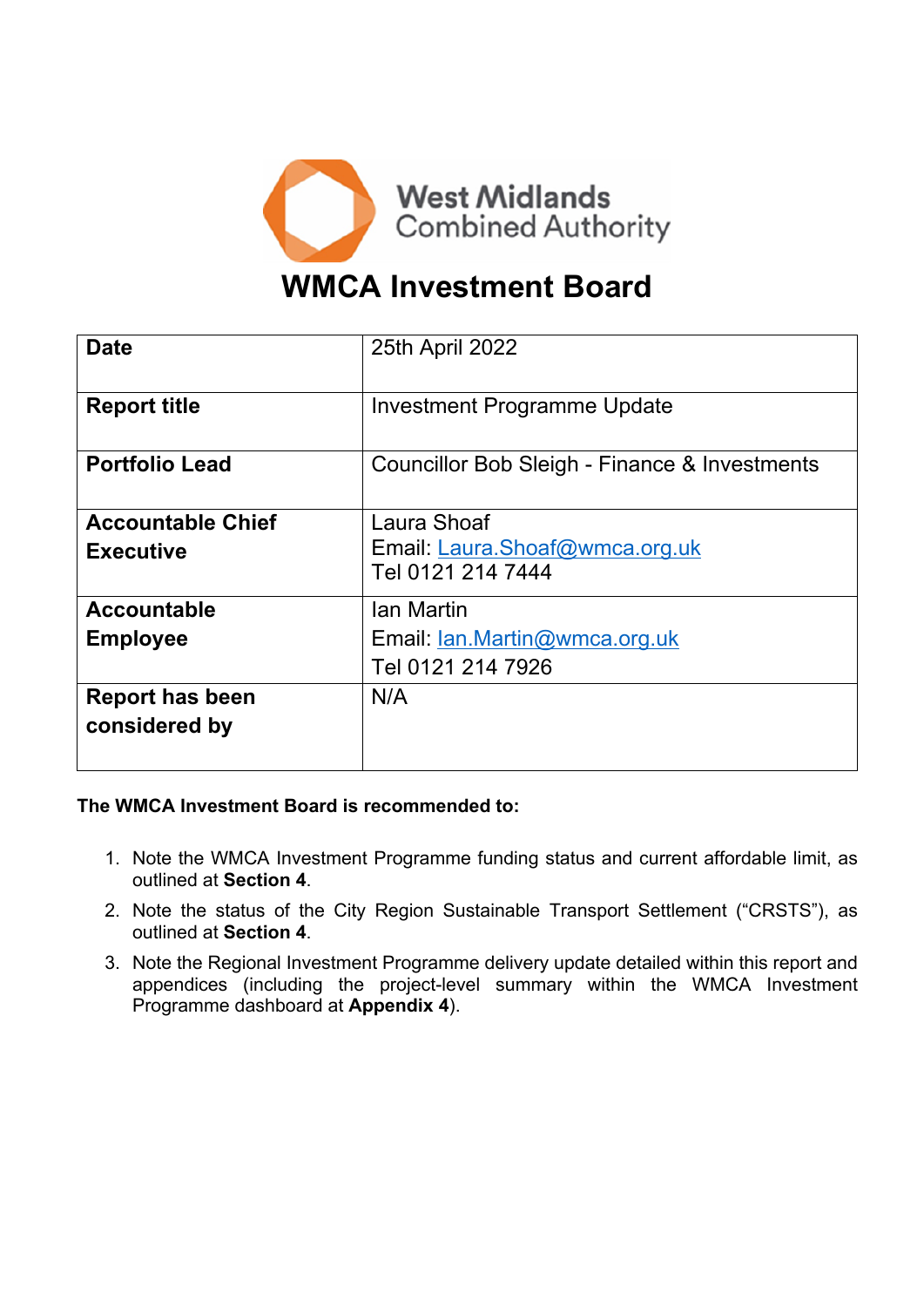## **1 Purpose**

1.1 The Investment Board agreed on 26 March 2018 to receive a monthly report on the status of the Investment Programme to help set the context for any investment decisions being made by the Board. This report fulfils that requirement.

## **2 Background**

- 2.1 The Investment Board was established by the WMCA Board as a key element of the approvals process across the Investment Programme.
- 2.2 The Investment Board considered and endorsed an enhanced Terms of Reference at its meeting on 20th April 2020. This set out an enhanced role supporting decision-making, greater post approval controls, performance management and effective delivery of monitoring & evaluation requirements.
- 2.3 The enhanced Terms of Reference included the following:
	- To oversee and monitor all investments made through the Investment Programme.
	- To add conditions to any funding decision that falls within its delegated authority. Minimum conditions should specify the availability period, conditions to drawdown of funds, conditions for withdrawal of support and terms of clawback, start date and completion date for the project or programme.
	- Where oversight of monitoring and evaluation applies to the Investment Board, to consider whether a formal review of project or programme is required, and to consider this review itself or instruct the Investment Panel to do so on its behalf.
- 2.4 The WMCA Board considered and approved the enhancements to the role and Terms of Reference of the Investment Board on 24th July 2020.
- 2.5 Further to this, on 18 March 2022, WMCA Board approved extending the role and remit of WMCA Investment Board to cover all WMCA Transport projects (including the CRSTS programme) allowing investment decisions to be made for values between £5m and £20m in line with the Single Assurance Framework.

## **3 Investment Programme Assurance Summary**

- 3.1 An analysis of the overall Regional Investment Programme expenditure, (funded by both grants administered by WMCA from the "WMCA Investment Programme", and match funding sources), is provided at **Appendix 1**.
- 3.2 Approved grant funding awarded and administered by the WMCA to programmes within the Regional Investment Programme totals £858.5 million as at 31st March 2022 (£858.5 million as at 28th February 2022).
- 3.3 These commitment values above exclude the provisional 'ear-marked' allocations agreed by WMCA Board in March 2021. Commitments for some of these ear-marked items will be confirmed via the approval of further reports to WMCA Board.
- 3.4 WMCA Investment Programme funding actually drawn / incurred by projects against these funding commitments as at 31st March 2022 totals £415.4 million.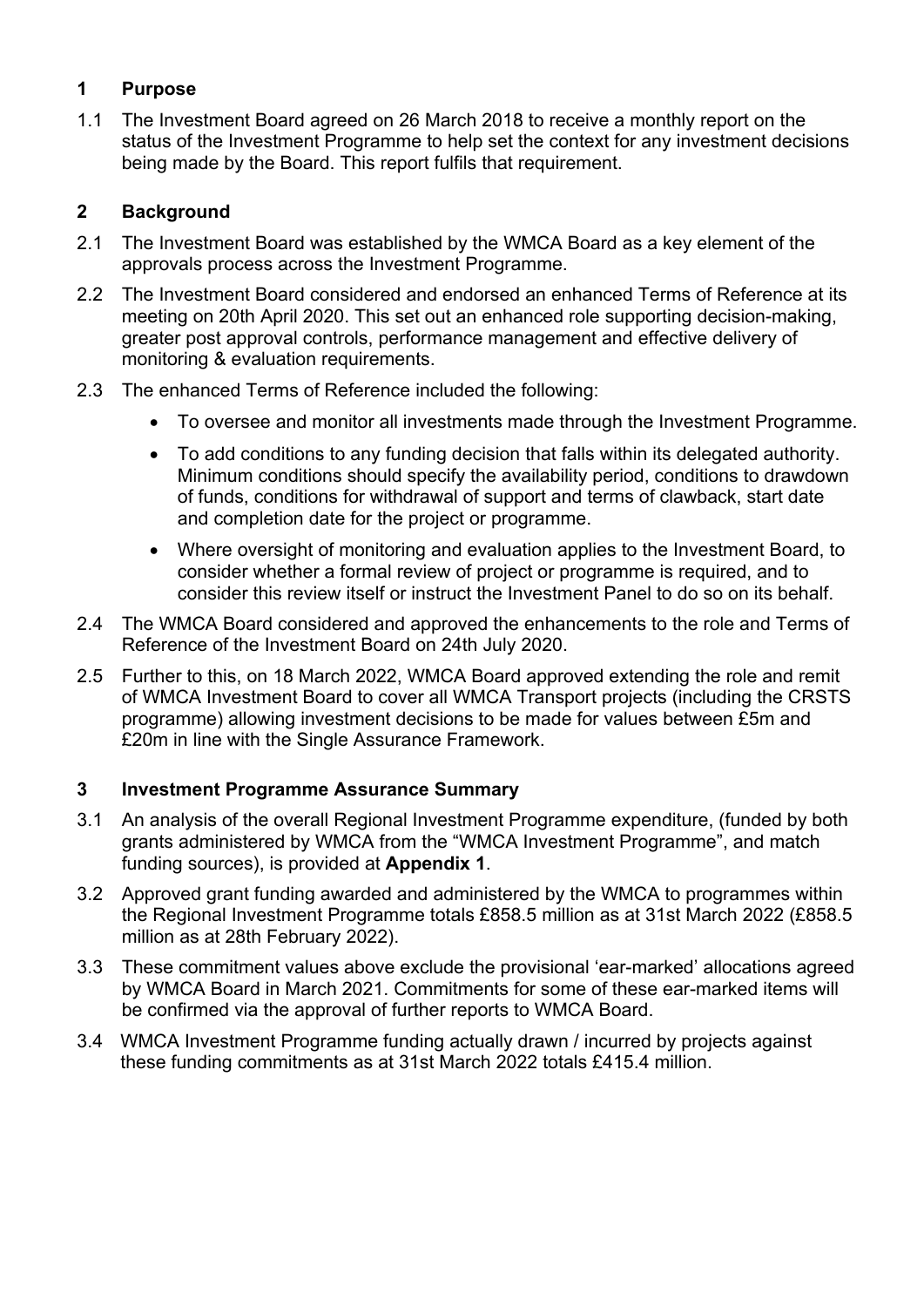- 3.5 No business case submissions have been approved since the previous WMCA Investment Board meeting on 21st March 2022.
- 3.6 **Appendix 3** details the commitments made against the WMCA Investment Programme, summarised by programme, to the end of March 2022. The WMCA Investment Programme dashboard at **Appendix 4** discloses the sums committed against individual projects.

## **4 Investment Programme and Supplementary Funding**

- 4.1 At the WMCA Board meeting on 19th March 2021, WMCA Board approved an increase to the current WMCA Investment Programme affordable limit of £70 million, from £801 million to £871 million.
- 4.2 This is presently the limit whilst arrangements to secure additional funding sources into WMCA are developed and delivered.
- 4.3 Programmes which contain projects presently outside the current affordable limit include:
	- Coventry UK Central Plus;
	- Employment, Education and Skills;
	- Innovation Programme;
	- Land Reclamation and Remediation;
	- Sprint Programme;
	- Rail Programme;
	- UK Central HS2 Interchange; and
	- UK Central Infrastructure Package.
- 4.4 Previous reports to this Board have detailed that in July 2021, the Department for Transport issued guidance in respect of £5.7 billion (nationally) of new money to be made available for transport schemes through the new City Region Sustainable Transport Settlement ("CRSTS"). WMCA are now in the latter stages of agreeing the full programme with DfT and have received the terms and conditions underpinning the grant. An analysis will then be undertaken to assess which projects within the CRSTS programme address any transport investments within the Investment Programme which are beyond the £871m affordable limit. This will be reported back to Investment Board in due course.

## **5 Investment Programme Delivery and Expenditure**

- 5.1 The Regional Investment Programme expenditure and underpinning funding summaries are provided at **Appendices 1** and **2** respectively.
- 5.2 The amounts shown are the gross delivery totals, inclusive of expenditure funded by grants from the WMCA Investment Programme and match funding sources.
- 5.3 In respect of the full project costs to completion, the financial summary has been adjusted to reflect the revised budget based on the 2021/22 programme baseline. It should be noted that the impact of COVID-19 on projects within the regional Investment Programme is continuously being assessed by the accountable bodies, with each respective delivery organisation being required to manage the schemes within the funding available to them.
- 5.4 The forecast spend for 2021/22 takes into account the re-profiling of expenditure in response to COVID-19, which is not considered to have an impact on the overall delivery of the projects.
- 5.5 Commentary concerning specific programme-level variances is provided at **Appendix 1**.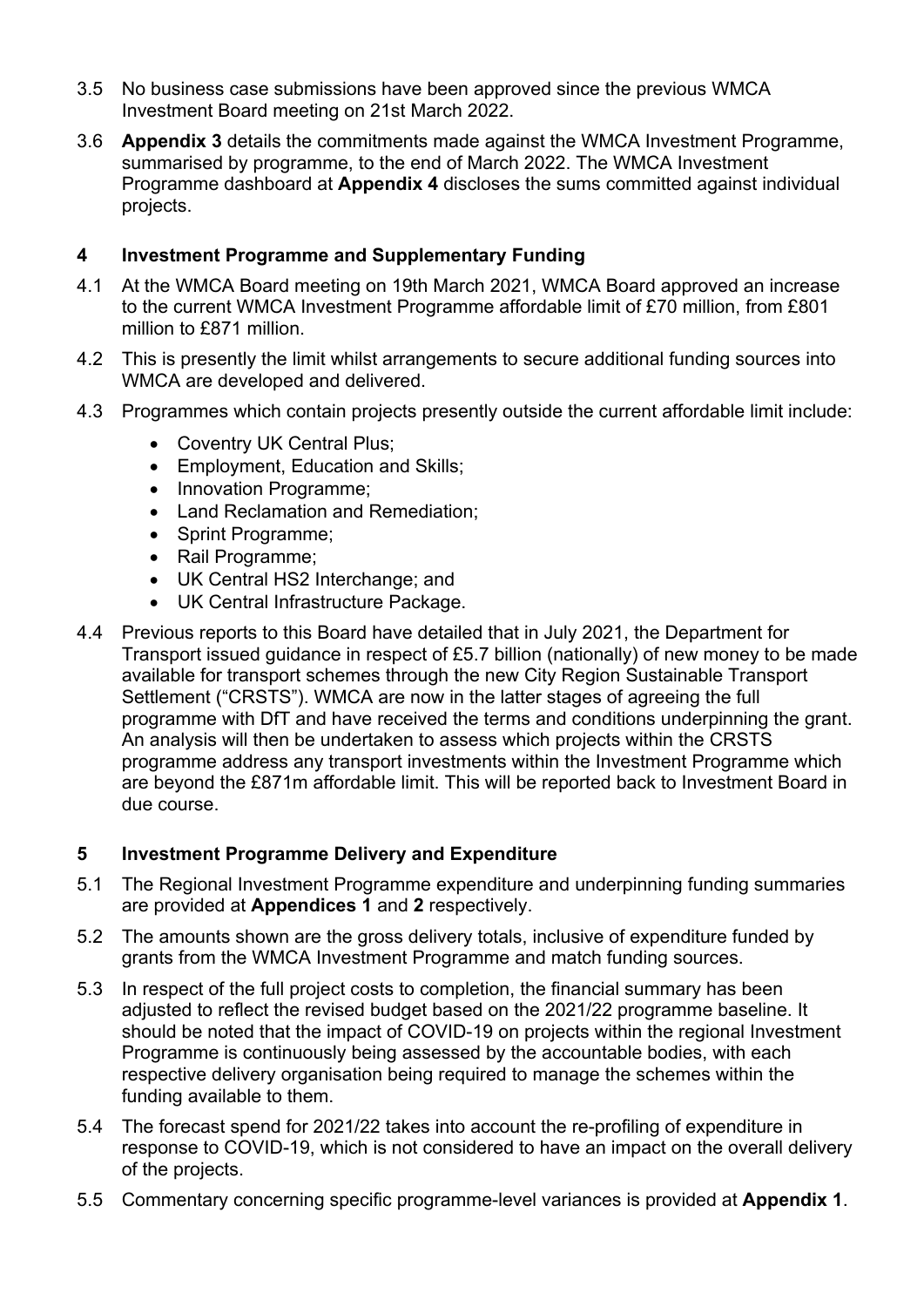5.6 The WMCA Investment Programme dashboard at **Appendix 4** provides a detailed summary by project of projection completion dates and business case stage.

## **6 Investment Programme Dashboard**

- 6.1 The Investment Programme Dashboard is attached separately (**Appendix 4**).
- 6.2 The dashboard identifies whether project starts, and completions are as forecast when compared with the original business case, or funding documentation where this supersedes the business case.
- 6.3 There are 81 projects that have passed the Assurance Process and have received a financial commitment (noting that several projects have identified distinct sub-projects within the approval). Those projects with a RED status are brought to the attention of Investment Board.
- 6.4 Thirteen schemes have a RED status for completion dates, with the Assurance and Appraisal team working with Sponsors to bring forward requests to extend dates to the relevant approval body.
	- There are three schemes within the UKC HS2 Interchange programme which are listed as RED status:
		- HS2 Parallel Designs Expired July 2019. Strategic Hub have received a first draft of a Change Request to extend the completion date to December 2025. Continuing drawdowns in the interim.
		- NEC Longabout Change Request received in February 2022 requesting an extended completion date.
		- Strategy: Utilities, Land Value, Car Parking.
	- Coventry City Centre South Update received at September Board. The expiry was originally set as September 2024. A planning application for the redesigned scheme is now approved. A Change Request is expected imminently as the route to delivery and costs based upon the new masterplan becomes clearer and this will deal with any necessary variations. WMCA and CCC have been in regular dialogue with the Developer since the first formal meeting to discuss the project on 19th November 2021, to receive an update on progress appointing a joint Development Partner. The Developer has marketed to attract a Funder or Development Partner and has selected one.
	- Very Light Rail Change Request in progress to request a small extension to the funding completion date.
	- UKC Infrastructure there are eight schemes which are listed as RED status. The Project Sponsor has submitted a change request to WMCA, requesting an extension of time. Change requests approved for 'Solihull Town Centre – Development and Investment' and 'Accelerated Housing Delivery – Utilising Solihull Assets', which now includes a Strategic Outline Case for 'Playing Pitches Strategy' as a deliverable. The project sponsor has indicated the schemes are facing variances due to COVID-19. No increase to financial commitment anticipated.
		- Birmingham Business Park Southern Access
		- Solihull Town Centre Public Realm Improvement scheme
		- Chelmsley Wood Town Centre
		- Walking, Cycling & Green Infrastructure Investment Programme
		- Solihull Station Integrated Transport Hub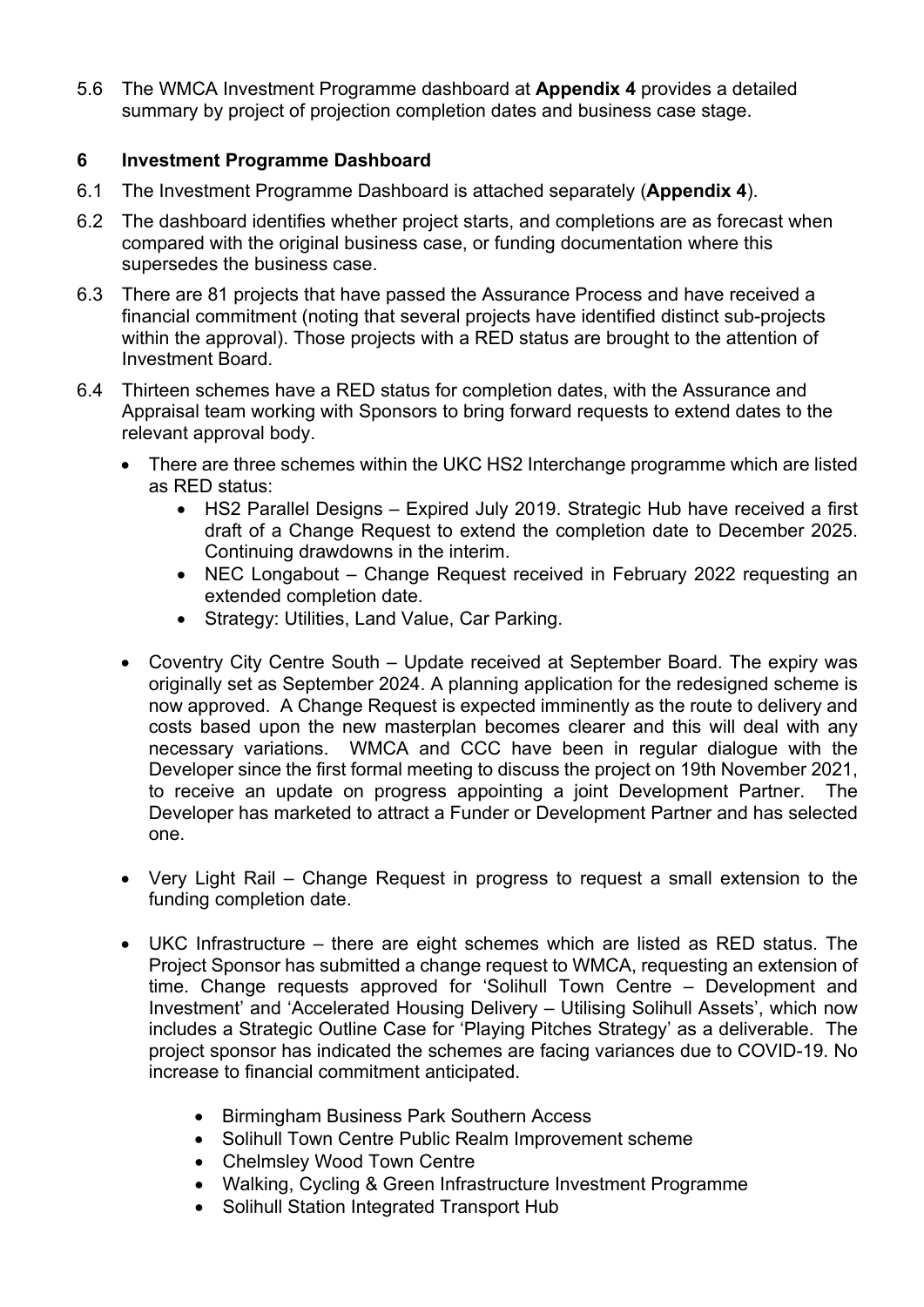- UKC Hub Access and Transport Modelling Programme
- UK Central Infrastructure Local Strategic Network Resilience: Connectivity and Enhancements Programme
- Smarter Resilient Assets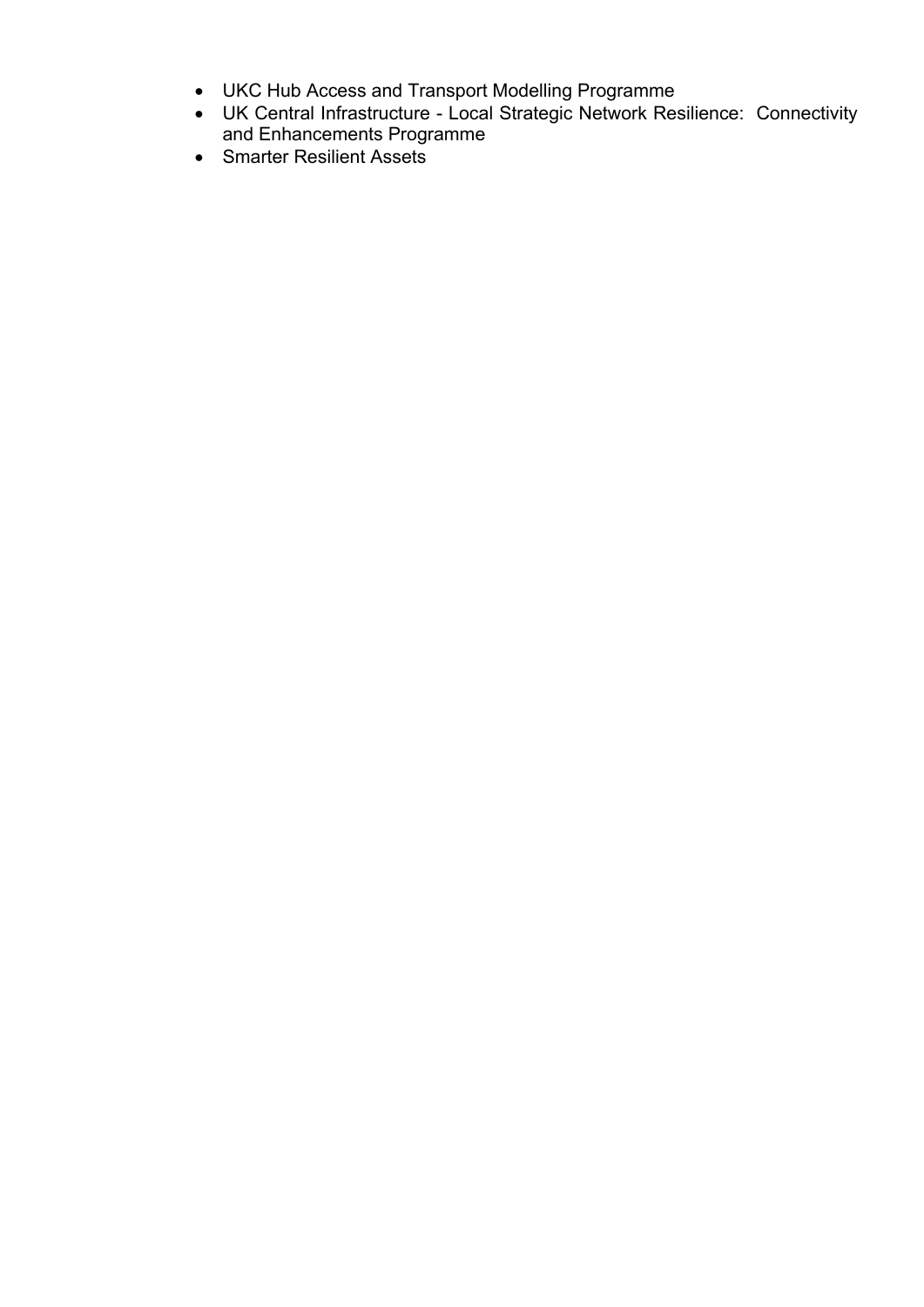### **7 Financial Implications**

7.1 There are no direct financial implications as a result of the recommendations within this report.

## **8 Legal Implications**

8.1 There are no legal implications as a result of the recommendations within this report.

## **9 Equalities Implications**

9.1 There are no equalities implications as a result of the recommendations within this report.

### **10 Inclusive Growth Implications**

10.1 There are no inclusive growth implications as a result of the recommendations within this report.

## **11 Geographical Area of Report's Implications**

11.1 There are no geographical implications as a result of the recommendations within this report. The Regional Investment Programme comprises an array of programmes throughout each of the seven West Midlands constituent member areas. These programmes also have implications for some non-constituent areas and the wider local area beyond the constituent member regions.

### **12 Other Implications**

12.1 Not applicable.

## **13 Schedule of Background Papers**

**Appendix 1**: Total Regional Investment Programme Expenditure (as at 28th February 2022)

*This appendix discloses the total expenditure for programmes included within the Regional Investment Programme, including expenditure funded by grants from the WMCA Investment Programme and match funding sources.*

**Appendix 2**: Total Regional Investment Programme Funding Summary (as at 28th February 2022)

*This appendix summarises the expected funding underpinning the total expenditure forecast outturn shown at Appendix 1.*

**Appendix 3**: WMCA Investment Programme Commitments (as at 31st March 2022)

*This appendix summarises the total grant funding approved to date to be provided by WMCA from the WMCA Investment Programme, summarised by programme.*

**Appendix 4**: WMCA Investment Programme Dashboard Report (as at 31st March 2022)

*See separate attachment. This appendix summarises the WMCA grant funding commitments by project, as well as business case stage and expected project completion dates.*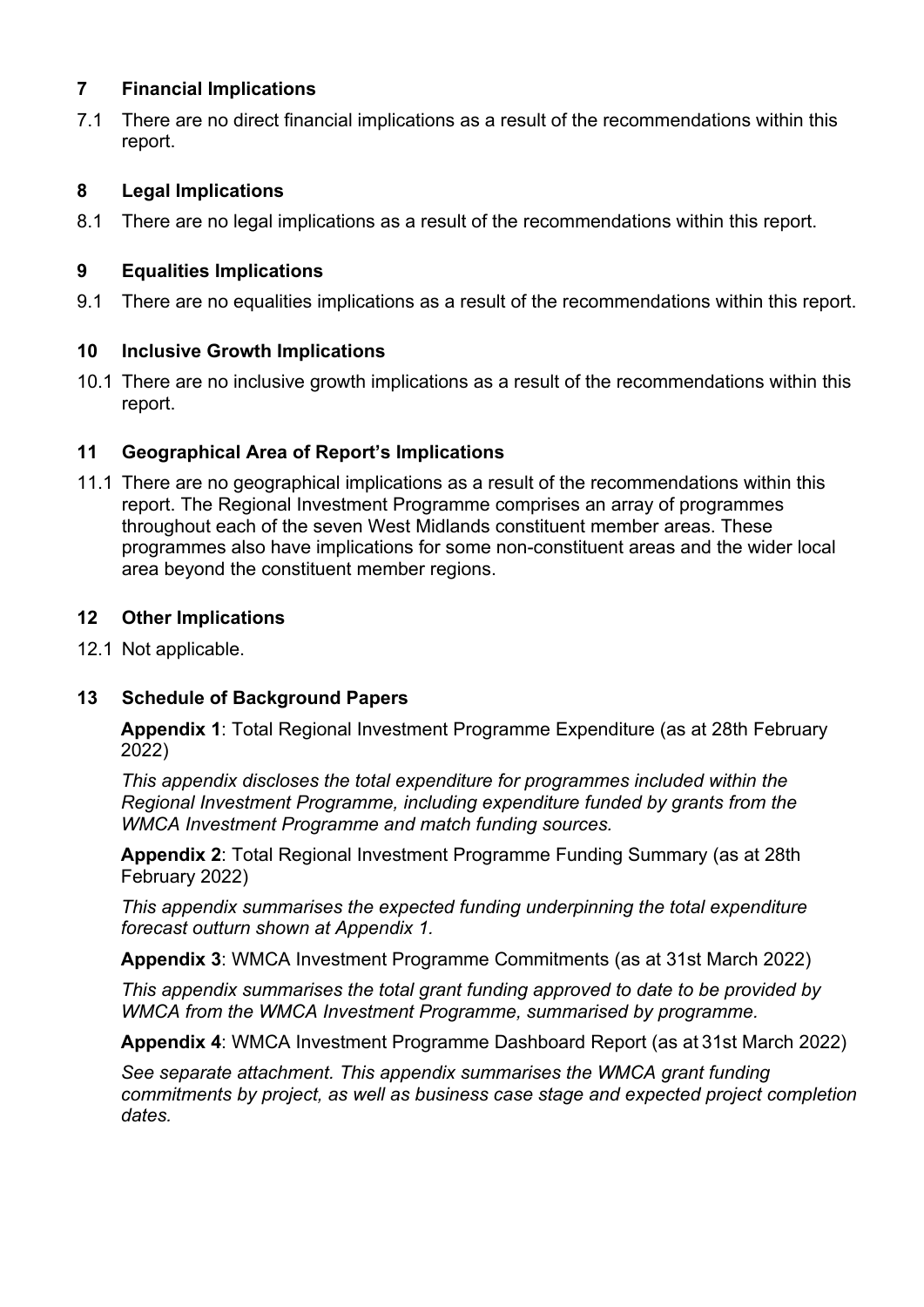## APPENDIX 1: Total Regional Investment Programme Expenditure (as at 28th February 2022)

|                    | 2021 / 2022 YEAR TO DATE |                         |                       | 2021 / 2022 FULL YEAR                     |                         | <b>COST TO COMPLETION</b>                   |                                        |                                                |                                                           |                                                          |                         |  |  |  |
|--------------------|--------------------------|-------------------------|-----------------------|-------------------------------------------|-------------------------|---------------------------------------------|----------------------------------------|------------------------------------------------|-----------------------------------------------------------|----------------------------------------------------------|-------------------------|--|--|--|
| <b>DGET</b><br>000 | <b>ACTUAL</b><br>£000    | <b>VARIANCE</b><br>£000 | <b>BUDGET</b><br>£000 | <b>FORECAST</b><br><b>OUTTURN</b><br>£000 | <b>VARIANCE</b><br>£000 | <b>PRIOR PERIOD</b><br><b>SPEND</b><br>£000 | 2021 / 2022<br><b>FORECAST</b><br>£000 | <b>FUTURE YEARS</b><br><b>FORECAST</b><br>£000 | <b>TOTAL</b><br><b>FORECAST</b><br><b>OUTTURN</b><br>£000 | <b>TOTAL</b><br><b>EXPECTED</b><br><b>BUDGET</b><br>£000 | <b>VARIANCE</b><br>£000 |  |  |  |
| 66,619             | 58,090                   | 8,530                   | 73,859                | 66,575                                    | 7,283                   | 129,607                                     | 66,575                                 | 519,066                                        | 715,248                                                   | 711,862                                                  | (3, 386)                |  |  |  |
| 62,461             | 38,856                   | 23,605                  | 66,844                | 48,082                                    | 18,761                  | 30,376                                      | 48,082                                 | 250,524                                        | 328,983                                                   | 329,067                                                  | 84                      |  |  |  |
| 29,857             | 21,154                   | 8,703                   | 41,158                | 24,224                                    | 16,934                  | 23,058                                      | 24,224                                 | 167,961                                        | 215,243                                                   | 215,244                                                  |                         |  |  |  |
| 157,426            | 101,964                  | 55,462                  | 178,088               | 121,917                                   | 56,171                  | 359,111                                     | 121,917                                | 1,198,425                                      | 1,679,452                                                 | 1,664,977                                                | (14, 475)               |  |  |  |
| 10,501             | 5,563                    | 4,939                   | 61,747                | 49,274                                    | 12,473                  | 80,741                                      | 49,274                                 | 1,264,007                                      | 1,394,021                                                 | 1,386,153                                                | (7,868)                 |  |  |  |
| 16,180             | 5,517                    | 10,663                  | 19,391                | 7,899                                     | 11,492                  | 27,484                                      | 7,899                                  | 497,345                                        | 532,728                                                   | 530,023                                                  | (2,705)                 |  |  |  |
| 343,045            | 231,143                  | 111,902                 | 441,086               | 317,972                                   | 123,114                 | 650,377                                     | 317,972                                | 3,897,327                                      | 4,865,675                                                 | 4,837,326 -                                              | 28,349                  |  |  |  |
|                    |                          |                         |                       |                                           |                         |                                             |                                        |                                                |                                                           |                                                          |                         |  |  |  |
| 18,084             | 12,199                   | 5,885                   | 26,000                | 17,988                                    | 8,012                   | 37,675                                      | 17,988                                 | 278,734                                        | 334,397                                                   | 329,851                                                  | (4, 545)                |  |  |  |
| 10,353             | 10,868                   | (515)                   | 12,657                | 14,764                                    | (2, 107)                | 24,194                                      | 14,764                                 | 156,041                                        | 194,999                                                   | 194,999                                                  | (0)                     |  |  |  |
| 17,756             | 8,380                    | 9,376                   | 20,874                | 10,871                                    | 10,003                  | 46,018                                      | 10,871                                 | 143,111                                        | 200,000                                                   | 200,000                                                  | $\overline{0}$          |  |  |  |
| 29,887             | 35,874                   | (5,987)                 | 33,092                | 41,338                                    | (8, 246)                | 31,690                                      | 41,338                                 | 5,320                                          | 78,348                                                    | 72,534                                                   | (5,814)                 |  |  |  |
| 290                | 343                      | (53)                    | 308                   | 398                                       | (90)                    | 647                                         | 398                                    | 18,954                                         | 20,000                                                    | 20,001                                                   |                         |  |  |  |
| 9,931              | 8,549                    | 1,382                   | 10,834                | 9,141                                     | 1,693                   | 1,573                                       | 9,141                                  | 13,234                                         | 23,948                                                    | 23,948                                                   | (0)                     |  |  |  |
| 3,752              | 9,316                    | (5, 564)                | 4,917                 | 10,170                                    | (5,253)                 | 10                                          | 10,170                                 | 129,320                                        | 139,500                                                   | 139,500                                                  |                         |  |  |  |
| 2,457              | 1,930                    | 527                     | 17,028                | 12,384                                    | 4,644                   |                                             | 12,384                                 | 37,167                                         | 49,550                                                    | 53,750                                                   | 4,200                   |  |  |  |
| 35,476             | 22,551                   | 12,925                  | 40,479                | 24,079                                    | 16,401                  | 60,628                                      | 24,079                                 | 915,294                                        | 1,000,000                                                 | 1,000,000                                                |                         |  |  |  |
| 127,986            | 110,010                  | 17,976                  | 166,189               | 141,133                                   | 25,056                  | 202,434                                     | 141,133                                | 1,697,175                                      | 2,040,742                                                 | $2,034,583$ -                                            | 6,159                   |  |  |  |
|                    |                          |                         |                       |                                           |                         |                                             |                                        |                                                |                                                           |                                                          |                         |  |  |  |
| 171021             | $241.152$                | 120.070                 | 607.27E               | ACQ 1QE                                   | 149 170                 | O E 2.010                                   | ACQ 1QE                                | E E Q A E Q 1                                  | $C$ QOC $117$                                             | $C$ 071 010                                              | 24E07                   |  |  |  |

|                                             |                                        | <b>COST TO COMPLETION</b>                      |                                                           |                                                          |                         |
|---------------------------------------------|----------------------------------------|------------------------------------------------|-----------------------------------------------------------|----------------------------------------------------------|-------------------------|
| <b>PRIOR PERIOD</b><br><b>SPEND</b><br>£000 | 2021 / 2022<br><b>FORECAST</b><br>£000 | <b>FUTURE YEARS</b><br><b>FORECAST</b><br>£000 | <b>TOTAL</b><br><b>FORECAST</b><br><b>OUTTURN</b><br>£000 | <b>TOTAL</b><br><b>EXPECTED</b><br><b>BUDGET</b><br>£000 | <b>VARIANCE</b><br>£000 |
| 129,607                                     | 66,575                                 | 519,066                                        | 715,248                                                   | 711,862                                                  | (3, 386)                |
| 30,376                                      | 48,082                                 | 250,524                                        | 328,983                                                   | 329,067                                                  | 84                      |
| 23,058                                      | 24,224                                 | 167,961                                        | 215,243                                                   | 215,244                                                  |                         |
| 359,111                                     | 121,917                                | 1,198,425                                      | 1,679,452                                                 | 1,664,977                                                | (14, 475)               |
| 80,741                                      | 49,274                                 | 1,264,007                                      | 1,394,021                                                 | 1,386,153                                                | (7,868)                 |
| 27,484                                      | 7,899                                  | 497,345                                        | 532,728<br>530,023                                        |                                                          | (2,705)                 |
| 650,377                                     | 317,972                                | 3,897,327                                      | 4,865,675                                                 | 4,837,326 -                                              | 28,349                  |
|                                             |                                        |                                                |                                                           |                                                          |                         |
| 37,675                                      | 17,988                                 | 278,734                                        | 334,397                                                   | 329,851                                                  | (4, 545)                |
| 24,194                                      | 14,764                                 | 156,041                                        | 194,999                                                   | 194,999                                                  | (0)                     |
| 46,018                                      | 10,871                                 | 143,111                                        | 200,000                                                   | 200,000                                                  | 0                       |
| 31,690                                      | 41,338                                 | 5,320                                          | 78,348                                                    | 72,534                                                   | (5, 814)                |
| 647                                         | 398                                    | 18,954                                         | 20,000                                                    | 20,001                                                   |                         |
| 1,573                                       | 9,141                                  | 13,234                                         | 23,948                                                    | 23,948                                                   | (0)                     |
| 10                                          | 10,170                                 | 129,320                                        | 139,500                                                   | 139,500                                                  |                         |
|                                             | 12,384                                 | 37,167                                         | 49,550                                                    | 53,750                                                   | 4,200                   |
| 60,628                                      | 24,079                                 | 915,294                                        | 1,000,000                                                 | 1,000,000                                                |                         |
| 202,434                                     | 141,133                                | 1,697,175                                      | 2,040,742                                                 | 2,034,583 -                                              | 6,159                   |
|                                             |                                        |                                                |                                                           |                                                          |                         |
| <b>OED 010</b>                              | ACQ 1QE                                | E COA COZ                                      | $C$ and $17$                                              | $C$ 071 010                                              | 24E07                   |

|                                                |               | 2021 / 2022 YEAR TO DATE |                 |               | 2021 / 2022 FULL YEAR             |                 | <b>COST TO COMPLETION</b>           |                                |                                        |                                                   |                                                  |                 |
|------------------------------------------------|---------------|--------------------------|-----------------|---------------|-----------------------------------|-----------------|-------------------------------------|--------------------------------|----------------------------------------|---------------------------------------------------|--------------------------------------------------|-----------------|
| <b>PROGRAMME</b>                               | <b>BUDGET</b> | <b>ACTUAL</b>            | <b>VARIANCE</b> | <b>BUDGET</b> | <b>FORECAST</b><br><b>OUTTURN</b> | <b>VARIANCE</b> | <b>PRIOR PERIOD</b><br><b>SPEND</b> | 2021 / 2022<br><b>FORECAST</b> | <b>FUTURE YEARS</b><br><b>FORECAST</b> | <b>TOTAL</b><br><b>FORECAST</b><br><b>OUTTURN</b> | <b>TOTAL</b><br><b>EXPECTED</b><br><b>BUDGET</b> | <b>VARIANCE</b> |
|                                                | £000          | £000                     | £000            | £000          | £000                              | £000            | £000                                | £000                           | £000                                   | £000                                              | £000                                             | £000            |
| <b>COVENTRY UKC PLUS</b>                       | 66,619        | 58,090                   | 8,530           | 73,859        | 66,575                            | 7,283           | 129,607                             | 66,575                         | 519,066                                | 715,248                                           | 711,862                                          | (3, 386)        |
| SPRINT PROGRAMME                               | 62,461        | 38,856                   | 23,605          | 66,844        | 48,082                            | 18,761          | 30,376                              | 48,082                         | 250,524                                | 328,983                                           | 329,067                                          | 84              |
| <b>RAIL PROGRAMME</b>                          | 29,857        | 21,154                   | 8,703           | 41,158        | 24,224                            | 16,934          | 23,058                              | 24,224                         | 167,961                                | 215,243                                           | 215,244                                          |                 |
| <b>METRO PROGRAMME</b>                         | 157,426       | 101,964                  | 55,462          | 178,088       | 121,917                           | 56,171          | 359,111                             | 121,917                        | 1,198,425                              | 1,679,452                                         | 1,664,977                                        | (14, 475)       |
| UK CENTRAL INFRASTRUCTURE PACKAGE              | 10,501        | 5.563                    | 4,939           | 61,747        | 49,274                            | 12,473          | 80,741                              | 49,274                         | 1,264,007                              | 1,394,021                                         | 1,386,153                                        | (7,868)         |
| UK CENTRAL HS2 INTERCHANGE                     | 16,180        | 5,517                    | 10,663          | 19,391        | 7,899                             | 11,492          | 27,484                              | 7,899                          | 497,345                                | 532,728                                           | 530,023                                          | (2,705)         |
| <b>HS2 GROWTH STRATEGY TOTAL</b>               | 343,045       | 231,143                  | 111,902         | 441,086       | 317,972                           | 123,114         | 650,377                             | 317,972                        | 3,897,327                              | 4,865,675                                         | 4,837,326 -                                      | 28,349          |
|                                                |               |                          |                 |               |                                   |                 |                                     |                                |                                        |                                                   |                                                  |                 |
| <b>COVENTRY CITY CENTRE SOUTH REGENERATION</b> | 18,084        | 12,199                   | 5,885           | 26,000        | 17,988                            | 8,012           | 37,675                              | 17,988                         | 278,734                                | 334,397                                           | 329,851                                          | (4, 545)        |
| <b>INNOVATION PROGRAMME</b>                    | 10,353        | 10,868                   | (515)           | 12,657        | 14,764                            | (2, 107)        | 24,194                              | 14,764                         | 156,041                                | 194,999                                           | 194,999                                          | (0)             |
| LAND RECLAMATION AND REMEDIATION               | 17,756        | 8,380                    | 9,376           | 20,874        | 10,871                            | 10,003          | 46,018                              | 10,871                         | 143,111                                | 200,000                                           | 200,000                                          |                 |
| <b>COMMONWEALTH GAMES 2022</b>                 | 29,887        | 35,874                   | (5,987)         | 33,092        | 41,338                            | (8, 246)        | 31,690                              | 41,338                         | 5,320                                  | 78,348                                            | 72,534                                           | (5,814)         |
| <b>EMPLOYMENT, EDUCATION &amp; SKILLS</b>      | 290           | 343                      | (53)            | 308           | 398                               | (90)            | 647                                 | 398                            | 18,954                                 | 20,000                                            | 20,001                                           |                 |
| <b>BUSINESS AND TOURISM PROJECT - BATP</b>     | 9,931         | 8,549                    | 1,382           | 10,834        | 9,141                             | 1,693           | 1,573                               | 9,141                          | 13,234                                 | 23,948                                            | 23,948                                           | (0)             |
| <b>COVENTRY ELECTRIC BUS CITY</b>              | 3,752         | 9,316                    | (5, 564)        | 4,917         | 10,170                            | (5,253)         | 10                                  | 10,170                         | 129,320                                | 139,500                                           | 139,500                                          |                 |
| <b>REGIONAL RECOVERY &amp; RISKS</b>           | 2,457         | 1,930                    | 527             | 17,028        | 12,384                            | 4,644           |                                     | 12,384                         | 37,167                                 | 49,550                                            | 53,750                                           | 4,200           |
| <b>COLLECTIVE INVESTMENT FUND</b>              | 35,476        | 22,551                   | 12,925          | 40,479        | 24,079                            | 16,401          | 60,628                              | 24,079                         | 915,294                                | 1,000,000                                         | 1,000,000                                        |                 |
| <b>OTHER INVESTMENT PROGRAMME SCHEMES</b>      | 127.986       | 110.010                  | 17,976          | 166,189       | 141,133                           | 25,056          | 202,434                             | 141,133                        | 1,697,175                              | 2,040,742                                         | $2,034,583 -$                                    | 6,159           |
| <b>GRAND TOTAL</b>                             | 471,031       | 341,153                  | 129,878         | 607,275       | 459,105                           | 148,170         | 852,810                             | 459,105                        | 5,594,502                              | 6,906,417                                         | 6,871,910                                        | 34,507          |
|                                                |               |                          |                 |               |                                   |                 |                                     |                                |                                        | A construction of                                 |                                                  |                 |

| <b>GRAND TOTAL</b> | 471,031 | 341,153 | 129,878 \ | 607,275 | 159,105 | 148,170 | 852,810 | 459,105 | 5,594,502 | 6,906,417 | 6,871,910 | 34,507 |
|--------------------|---------|---------|-----------|---------|---------|---------|---------|---------|-----------|-----------|-----------|--------|
|                    |         |         |           |         |         |         |         |         |           |           |           |        |

| 5.594.502 | 6,906,417         | $6,871,910$ - | 34.507 |
|-----------|-------------------|---------------|--------|
|           | <b>Appendix 2</b> |               |        |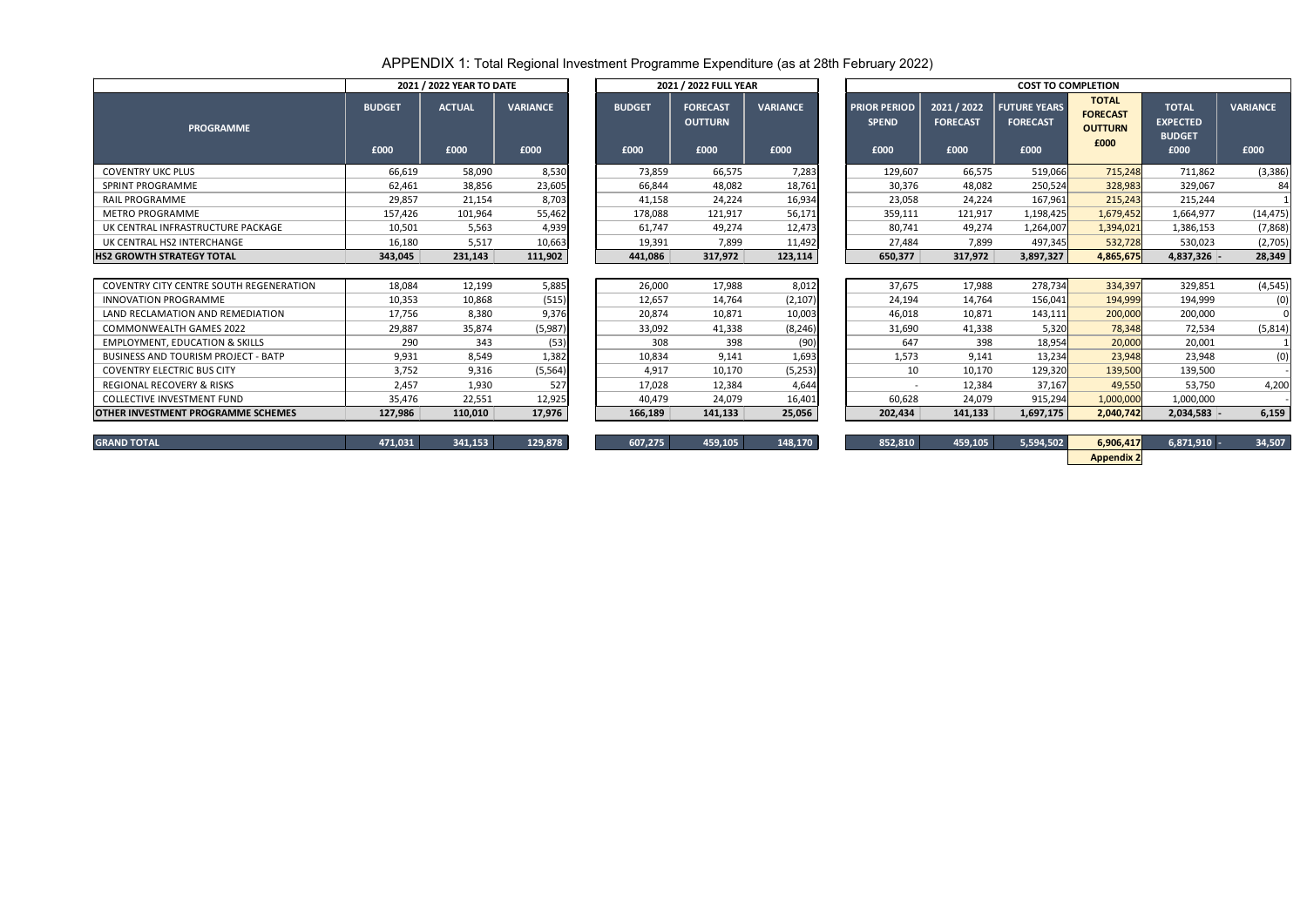## **West Midlands Region Investment Programme Financial Commentary**

## **Period Ending 28th February 2022**

Commentary concerning specific programme-level variances is provided below:

#### **Metro Programme (£55.5m)**

The year-to-date variance primarily comprises the Birmingham Eastside and Wednesbury to Brierley Hill extensions.

HS2 utilities works and contingencies in respect of land acquisition have been re-phased for the Birmingham Eastside extension.

For the Wednesbury to Brierley Hill extension, construction work has been re-phased. Utilities works have been rephased due to coordination of enabling works and traffic management.

#### **Sprint Programme (£23.6m)**

The year-to-date variance for the Sprint programme is primarily in respect of the A34 Walsall to Birmingham and A45 Birmingham to Airport and Solihull schemes. On-site construction is in progress, and it is not anticipated that the year-to-date variances observed will result in a material change to the planned completion dates, as construction will accelerate during the remainder of the year and into Q1 22-23 to ensure completion in July 2022 prior to the Commonwealth Games.

The A34 Walsall to Birmingham scheme comprises four construction contracts across the Walsall Council, Sandwell Council and Birmingham Council regions. Construction on three of the contracts commenced as scheduled, while the fourth contract was re-profiled, resulting in a year-to-date variance. Construction work on this fourth contract is now also in progress, and no significant annual variance is expected in respect of th project.

In addition, the timing of approval of a Traffic Regulation Order for Hadgely Road Phase 1 has led to re-phasing of work.

#### **Collective Investment Fund (£12.9m)**

The Collective Investment Fund contains an array of schemes which benefit the West Midlands region economy. The variance observed is due to timing differences in the drawing of funds by the schemes.

#### **UK Central HS2 Interchange (£10.6m)**

The year-to-date variance reflects the formally altered spend schedule of the Birmingham International Station and Roundabout Over-Trace schemes within this project.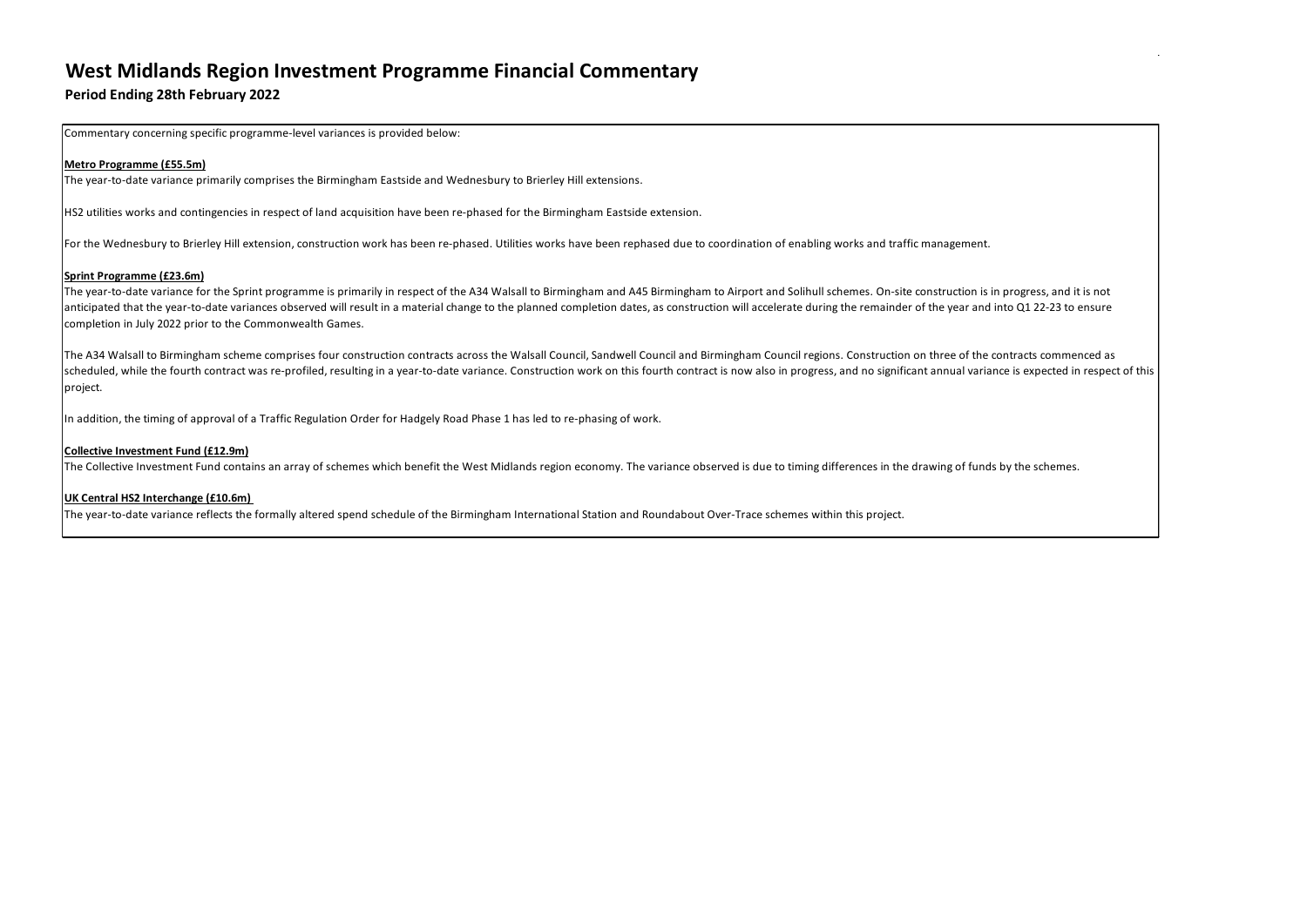APPENDIX 2: Total Regional Investment Programme Funding Summary (as at 28th February 2022)

| Portfolio                            |                                           | <b>WMCA</b>             | <b>WMCA</b>                       | <b>Department</b>     | <b>Enterprise</b>        | Private                  | Local Growth             |                          | <b>Highways</b>          |                          | <b>Collective</b>         | Local                    |         | To Be                    |                    |
|--------------------------------------|-------------------------------------------|-------------------------|-----------------------------------|-----------------------|--------------------------|--------------------------|--------------------------|--------------------------|--------------------------|--------------------------|---------------------------|--------------------------|---------|--------------------------|--------------------|
| £000                                 |                                           | Investment<br>Programme | (Prudential<br><b>Borrowing</b> ) | $ $ for Transport $ $ | Zone                     | <b>Sector</b>            | <b>Fund</b>              | <b>MHCLG</b>             | <b>England</b>           | Network Rail             | Investment<br><b>Fund</b> | <b>Authority</b>         | Other   | <b>Confirmed</b>         | <b>Grand Total</b> |
|                                      | <b>Coventry UKC Plus</b>                  | 288,049                 | $\sim$                            | 149,650               | $\sim$                   | 71,017                   | 40,548                   | 35,130                   | 65,000                   |                          | $\sim$                    | 16,466                   | 49,387  |                          | 715,248            |
|                                      | Sprint Programme                          | 217,328                 | $\sim$                            | 35,000                | $\sim$                   | 18,235                   | 4,700                    | 3,100                    | $\sim$                   |                          | $\overline{\phantom{a}}$  | 1,853                    | 7,200   | 41,567                   | 328,983            |
| <b>HS2 Growth</b>                    | Rail Programme                            | 113,907                 | $\sim$                            | 59,000                | $\overline{\phantom{a}}$ | $\sim$                   | 1,600                    | 14,200                   | $\sim$                   | 13,535                   | $\sim$                    | 13,001                   | $\sim$  |                          | 215,243            |
| Strategy                             | Metro Programme                           | 227,030                 | 206,498                           | 398,540               | 204,066                  | 4,747                    | 31,600                   |                          | $\overline{\phantom{a}}$ |                          | $\overline{\phantom{a}}$  | 63,899                   | 2,270   | 540,802                  | 1,679,452          |
|                                      | UK Central Infrastructure Package         | 288,000                 | $\sim$                            |                       | $\overline{\phantom{a}}$ | 755,646                  | $\overline{\phantom{a}}$ |                          | $\overline{\phantom{a}}$ |                          | $\overline{\phantom{a}}$  | 24,164                   | 326,212 |                          | 1,394,021          |
|                                      | UK Central HS2 Interchange                | 398,000                 | $\sim$                            | 50,000                | $\sim$                   | 53,383                   | 460                      | $\overline{\phantom{a}}$ | $\overline{\phantom{a}}$ | $\overline{\phantom{a}}$ | $\sim$                    | 180                      | 30,705  |                          | 532,728            |
| <b>SUB TOTAL HS2 GROWTH STRATEGY</b> |                                           | 1,532,314               | 206,498                           | 692,191               | 204,066                  | 903,027                  | 78,909                   | 52,430                   | 65,000                   | 13,535                   | $\overline{\phantom{a}}$  | 119,563                  | 415,774 | 582,369                  | 4,865,675          |
|                                      | Coventry City Centre South Regeneration   | 149,954                 |                                   |                       |                          | $\overline{\phantom{a}}$ | $\sim$                   | $\overline{\phantom{a}}$ | $\overline{\phantom{a}}$ |                          | $\sim$                    | 184,443                  |         |                          | 334,397            |
|                                      | Innovation Programme                      | 49,999                  | $\sim$                            |                       | $\overline{\phantom{a}}$ | $\overline{\phantom{a}}$ | 5,557                    | $\overline{\phantom{a}}$ | $\overline{\phantom{a}}$ | $\overline{\phantom{a}}$ | $\overline{\phantom{a}}$  | $\overline{\phantom{a}}$ | 139,443 |                          | 194,999            |
|                                      | Land Reclamation and Remediation          | 200,000                 |                                   |                       | $\overline{\phantom{a}}$ | $\overline{\phantom{0}}$ | $\overline{\phantom{a}}$ | $\overline{\phantom{0}}$ | $\overline{\phantom{a}}$ |                          |                           |                          |         |                          | 200,000            |
|                                      | Other Investment Commonwealth Games 2022  | 25,000                  |                                   |                       |                          | $\overline{\phantom{0}}$ | 20,000                   |                          | $\overline{\phantom{0}}$ |                          | $\overline{\phantom{a}}$  | 10,000                   | 23,348  |                          | 78,348             |
| Programme                            | <b>Employment, Education &amp; Skills</b> | 20,000                  |                                   |                       |                          | $\overline{\phantom{a}}$ | $\overline{\phantom{a}}$ |                          | $\overline{\phantom{a}}$ |                          | $\overline{\phantom{a}}$  | $\overline{\phantom{a}}$ |         |                          | 20,000             |
| Schemes                              | Business and Tourism Project - BATP       | 2,600                   |                                   |                       | $\sim$                   |                          | $\overline{\phantom{a}}$ |                          | $\overline{\phantom{a}}$ |                          |                           |                          | 21,348  |                          | 23,948             |
|                                      | Coventry Electric Bus City                | 5,000                   | $\sim$                            | 50,000                | $\overline{\phantom{a}}$ | 78,400                   | $\overline{\phantom{a}}$ |                          | $\overline{\phantom{a}}$ |                          | $\overline{\phantom{a}}$  | 6,100                    |         |                          | 139,500            |
|                                      | Regional Recovery & Risks                 | 37,050                  | 12,500                            |                       | $\overline{\phantom{a}}$ |                          | $\overline{\phantom{a}}$ |                          | $\overline{\phantom{a}}$ |                          |                           |                          |         |                          | 49,550             |
|                                      | Collective Investment Fund                |                         |                                   |                       | $\sim$                   |                          | $\overline{\phantom{a}}$ | $\overline{\phantom{a}}$ | $\overline{\phantom{a}}$ |                          | 1,000,000                 | $\sim$                   |         | $\sim$                   | 1,000,000          |
|                                      | <b>OTHER INVESTMENT PROGRAMME SCHEMES</b> | 489,603                 | 12,500                            | 50,000                | $\sim$                   | 78,400                   | 25,557                   | $\sim$                   | $\overline{\phantom{a}}$ |                          | 1,000,000                 | 200,543                  | 184,139 | $\overline{\phantom{0}}$ | 2,040,742          |
| <b>Grand Total</b>                   |                                           | 2,021,917               | 218,998                           | 742,191               | 204,066                  | 981,427                  | 104,466                  | 52,430                   | 65,000                   | 13,535                   | 1,000,000                 | 320,106                  | 599,913 | 582,369                  | 6,906,417          |
|                                      |                                           |                         |                                   |                       |                          |                          |                          |                          |                          |                          |                           |                          |         |                          | <b>Appendix 1</b>  |